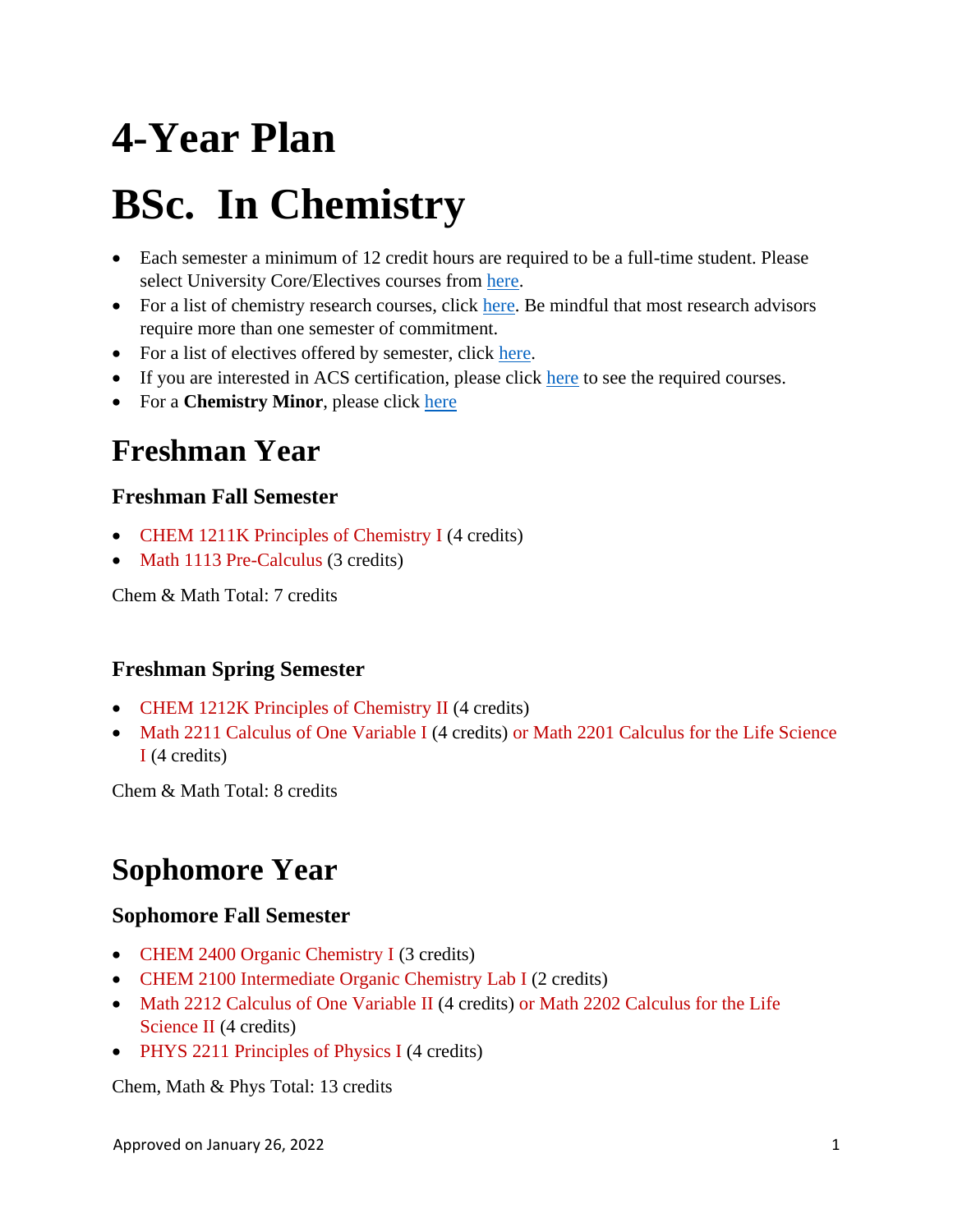#### **Sophomore Spring Semester**

- CHEM 2410 Organic Chemistry I (3 credits)
- CHEM 3110 Intermediate Organic Chemistry Lab II (2 credits)
- PHYS 2212 Principles of Physics II (4 credits)

Chem & Phys Total: 9 credits

## **Junior Year**

#### **Junior Fall Semester**

- CHEM 3400 Structure and Reactivity of Biomolecules (3 credits)
- CHEM 4000 Fundamentals of Chemical Analysis-CTW (3 credits)
- CHEM 4110 Thermodynamics & Kinetics (3 credits)

Chem Total: 9 credits

#### **Junior Spring Semester**

- CHEM 4010 Instrumental Analysis (3 credits)
- CHEM 4120 Quantum Chemistry (3 credits)

Chem Total: 6 credits

## **Senior Year**

#### **Senior Fall Semester**

• CHEM 4190 Instrumental Methods III: Spectroscopy (3 credits)

Chem Total: 3 credits

#### **Senior Spring Semester**

• Complete outstanding requirements for your major/degree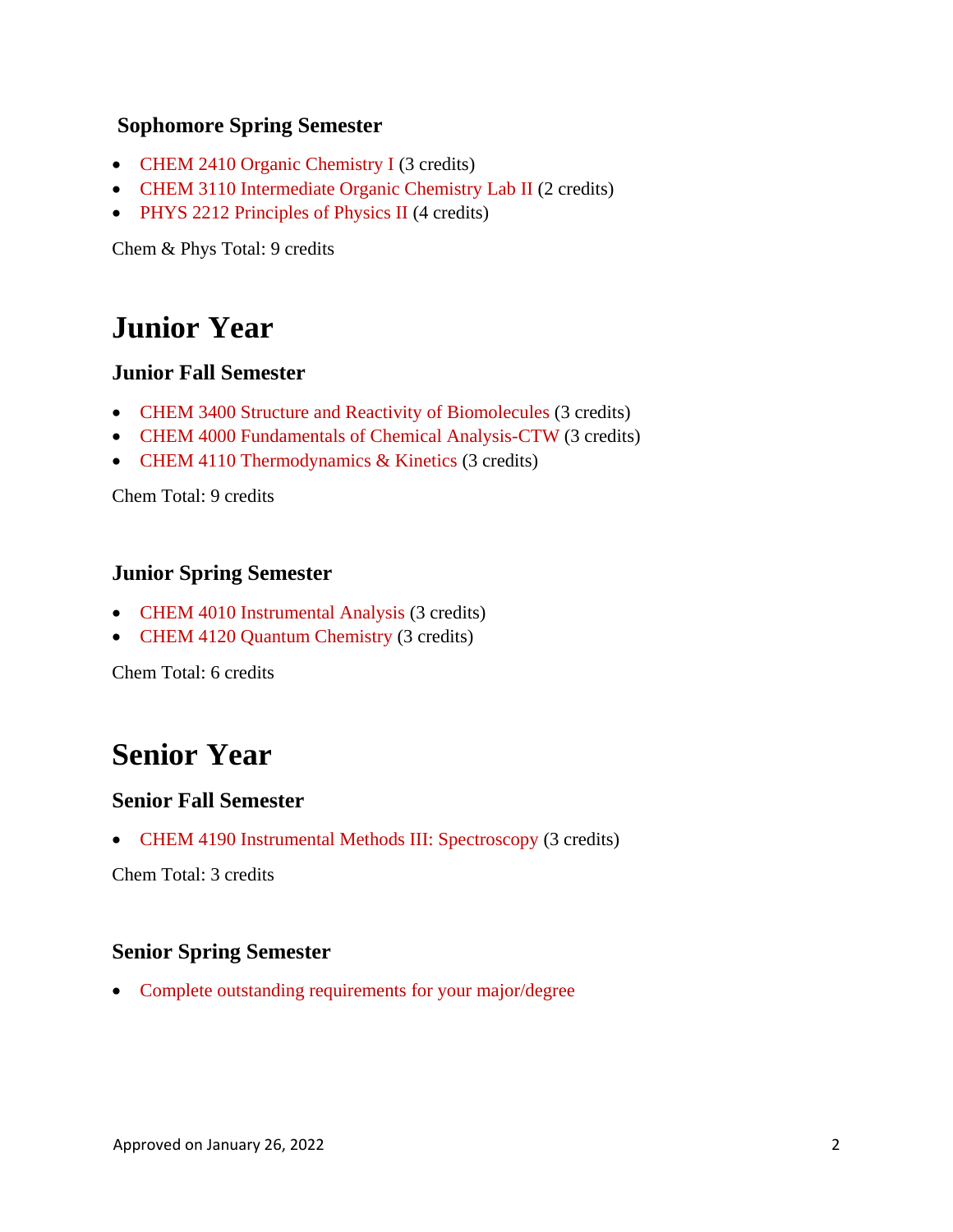### <span id="page-2-0"></span>Chemistry Research Courses

All research courses are offered throughout the semester. Students are encouraged to look at the chemistry research brochure at [https://chemistry.gsu.edu/research/](https://nam11.safelinks.protection.outlook.com/?url=https%3A%2F%2Fchemistry.gsu.edu%2Fresearch%2F&data=04%7C01%7Cjmutanyattacomar%40gsu.edu%7C89a2f0ffa19a4e87ea9608d994a8d6ba%7C515ad73d8d5e4169895c9789dc742a70%7C0%7C0%7C637704275164014981%7CUnknown%7CTWFpbGZsb3d8eyJWIjoiMC4wLjAwMDAiLCJQIjoiV2luMzIiLCJBTiI6Ik1haWwiLCJXVCI6Mn0%3D%7C1000&sdata=EDhl2slrZAnPN8%2Fz%2BsHYUyRfI8F2TyAqp0qt5xeGh1o%3D&reserved=0) and see all research opportunities that faculty have; then directly contact potential research advisors for CHEM 2950, 3950, 4950, 4160, 4170 , 4870 & 4880.

Once the faculty advisor agrees to mentor the student, the faculty advisor will request for the course to be added to GoSolar/PAWS. The student will then email the Director of Undergraduate Studies to receive an override to register for the course.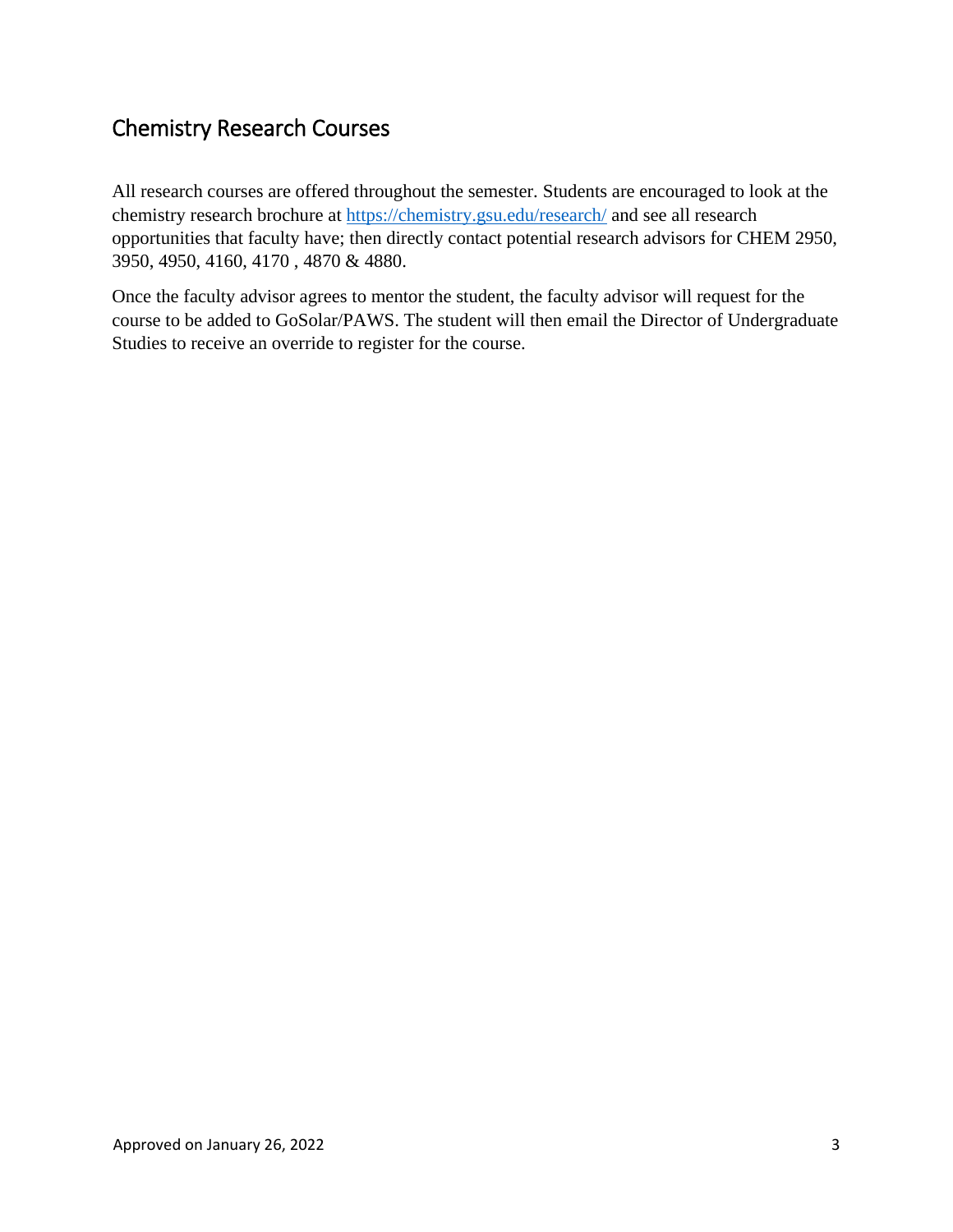### <span id="page-3-0"></span>Electives Offered by Semester

#### **Fall Semester**

- CHEM 4050 Introduction to Fourier-Transform NMR Spectroscopy (2 credits)
- CHEM 4330 Advanced Synthesis (3 credits)
- CHEM 4400 Mechanistic Organic Chemistry (3 credits)
- CHEM 4410 Bioorganic Chemistry (3 credits)
- CHEM 4490 Special Topics in Organic Chemistry (3 credits)
- CHEM 4600 Biochemistry I (5 credits)
- CHEM 4630 Enzymology (3 credits)
- CHEM 4850 Bioanalytical Chemistry (3 credits)
- CHEM 4871 Electrochemical Methods (3 credits)

#### **Summer Semester**

• CHEM 4600 Biochemistry I (5 credits)

#### **Spring Semester**

- CHEM 3200 College to Career and Research (3 credits)
- CHEM 4050 Introduction to Fourier-Transform NMR Spectroscopy (2 credits)
- CHEM 4210 Inorganic Chemistry I (3 credits)
- CHEM 4221<sup>\*</sup> Inorganic Chemistry II (3 credits)
- CHEM 4610 Biochemistry II (3 credits)
- CHEM 4230 Metals in Biology and Medicine (3 credits)
- CHEM 4240 Chemical Biology (3 credits)
- CHEM 4420 Drug Discovery: Theory and Practice (3 credits)
- CHEM 4430 Advanced Synthesis and Mechanism in Organic Chemistry (3 credits)
- CHEM 4450 Molecular Modeling Methods (3 credits)
- CHEM 4600 Biochemistry I (5 credits)

\*Check the schedule each semester to see if the course is being offered